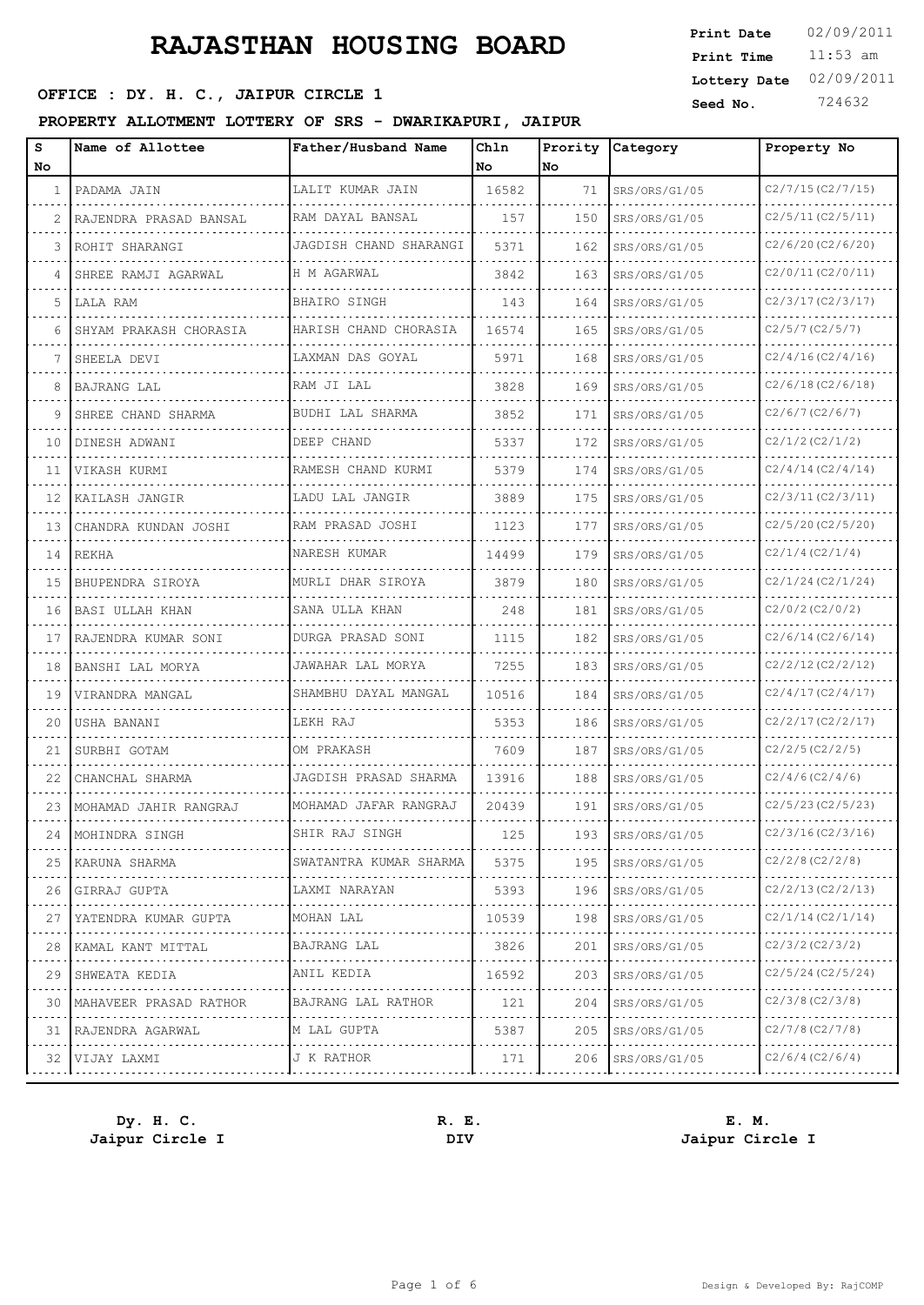# **SEED OFFICE : DY. H. C., JAIPUR CIRCLE 1 Seed No.** 724632

#### **PROPERTY ALLOTMENT LOTTERY OF SRS - DWARIKAPURI, JAIPUR**

| s<br>No | Name of Allottee           | Father/Husband Name    | Chln<br>No | Prority<br>lNo. | Category      | Property No       |
|---------|----------------------------|------------------------|------------|-----------------|---------------|-------------------|
| 33      | KUMARI SAMTA MALHOTRA      | RAJ KUMAR MALHOTRA     | 16760      | 53              | SRS/HPS/G1/05 | C2/6/16(C2/6/16)  |
| 34      | RAJESH KUMAR SINGH         | RAM DEV SINGH          | 1924       | 209             | SRS/HPS/G1/05 | C2/3/24(C2/3/24)  |
| 35      | SUNIL KUMAR SHARMA         | BASANT KUMAR           | 24274      | 216             | SRS/HPS/G1/05 | C2/1/17(C2/1/17)  |
| 36      | SURESH SINGH SHKTAWAT      | SUKHDEV SINGH          | 24733      | 219             | SRS/HPS/G1/05 | C2/6/21(C2/6/21)  |
| 37      | GOPAL MANDAL               | KARI MANDAL            | 4171       | 229             | SRS/HPS/G1/05 | C2/6/9(C2/6/9)    |
| 38      | RAJENDRA PRASAD NAGAR      | BHERU LAL NAGAR        | 21924      | 230             | SRS/HPS/G1/05 | C2/1/23(C2/1/23)  |
| 39      | DEEP SHIKHA SHARMA         | BABU LAL SHARMA        | 8144       | 231             | SRS/HPS/G1/05 | C2/4/4(C2/4/4)    |
| 40      | PURUSHOTTAM SHARMA         | RAM KISHAN SHARMA      | 5307       | 233             | SRS/HPS/G1/05 | C2/0/10(C2/0/10)  |
| 41      | MUKESH BIHARI SHARMA       | GANGA SAHAY SHARMA     | 17934      | 235             | SRS/HPS/G1/05 | C2/6/6(C2/6/6)    |
| 42      | DEVI SINGH                 | FATEH SINGH            | 14746      | 236             | SRS/HPS/G1/05 | C2/3/12(C2/3/12)  |
| 43      | NEELAM JAIN                | RAJENDRA JAIN          | 18063      | 238             | SRS/HPS/G1/05 | C2/5/2 (C2/5/2)   |
| 44      | JAWAHAR LAL SETHI          | KAILASH CHAND SETHI    | 12757      | 239             | SRS/HPS/G1/05 | C2/3/4(C2/3/4)    |
| 45      | SUMAN GUPTA                | HANUMAN PRASAD GUPTA   | 17231      | 240             | SRS/HPS/G1/05 | C2/1/13(C2/1/13)  |
| 46      | ANIL BHATIA                | RAJ KUMAR BHATIA       | 21175      | 241             | SRS/HPS/G1/05 | C2/2/14(C2/2/14)  |
| 47      | PRAHALAD NARAIN LAKHERA    | JAGDISH NARAIN LAKHERA | 1611       | 242             | SRS/HPS/G1/05 | C2/6/2(C2/6/2)    |
| 48      | GULAB CHAND PANJVANI       | HARISH CHAND PANJVANI  | 2248       | 243             | SRS/HPS/G1/05 | C2/5/1(C2/5/1)    |
| 49      | VIKASH SHARMA              | RAMSWAROOP SHARMA      | 14741      | 244             | SRS/HPS/G1/05 | C2/7/18(C2/7/18)  |
| 50      | TARA CHAND SETHI           | SURAJ MAL SETHI        | 12756      | 245             | SRS/HPS/G1/05 | C2/7/4(C2/7/4)    |
| 51      | MADHU KISHOR               | SHIV SINGH             | 13369      | 246             | SRS/HPS/G1/05 | C2/5/18(C2/5/18)  |
| 52      | VIRENDRA JAIN              | TARA CHAND JAIN        | 513        | 247             | SRS/HPS/G1/05 | C2/4/23(C2/4/23)  |
| 53      | DEVI LAL SAINI             | NAND LAL SAINI         | 21121      | 248             | SRS/HPS/G1/05 | C2/1/21(C2/1/21)  |
| 54      | MEENA JAIN                 | NEMI CHAND SINDHI      | 477        | 249             | SRS/HPS/G1/05 | C2/7/22 (C2/7/22) |
| 55      | VINAY VERMA                | SURENDRA SINGH VERMA   | 24009      | 252             | SRS/HPS/G1/05 | C2/6/13(C2/6/13)  |
| 56      | AMIN PATHAN                | AMIR MOHAMAD PATHAN    | 10579      | 253             | SRS/HPS/G1/05 | C2/6/8(C2/6/8)    |
|         | 57   RAMJANI SHEKH         | ABDULA SHEKH           | 24785      | 254             | SRS/HPS/G1/05 | C2/4/15(C2/4/15)  |
|         | 58   AMIT BANSAL           | ANAND BANSAL           | 146        | 255             | SRS/HPS/G1/05 | C2/6/12(C2/6/12)  |
|         | 59   MALIKA KHAN           | HUMAHU KHIR KHAN       | 10917      | 256             | SRS/HPS/G1/05 | C2/1/18(C2/1/18)  |
| 60 I    | YUNUS KHAN                 | SADIQ BHAI             | 10941      | 259             | SRS/HPS/G1/05 | C2/0/6(C2/0/6)    |
|         | 61   ASHISH SHARMA         | RAM KISHOR SHAMA       | 17077      | 260             | SRS/HPS/G1/05 | C2/1/7(C2/1/7)    |
| 62      | SHAHID HUSAIN              | ABDUL MAJEED           | 17777      | 261             | SRS/HPS/G1/05 | C2/7/21(C2/7/21)  |
|         | 63   SURESH KUMAR SHITLANI | HOT CHAND              | 14326      | 263             | SRS/HPS/G1/05 | C2/4/18(C2/4/18)  |
|         | 64 BAKA MOHAMAD            | ISHAQ MOHAMAD          | 10903      | 265             | SRS/HPS/G1/05 | C2/6/15(C2/6/15)  |
|         |                            |                        |            |                 |               |                   |

**Dy. H. C. R. E. E. M. Jaipur Circle I DIV Jaipur Circle I**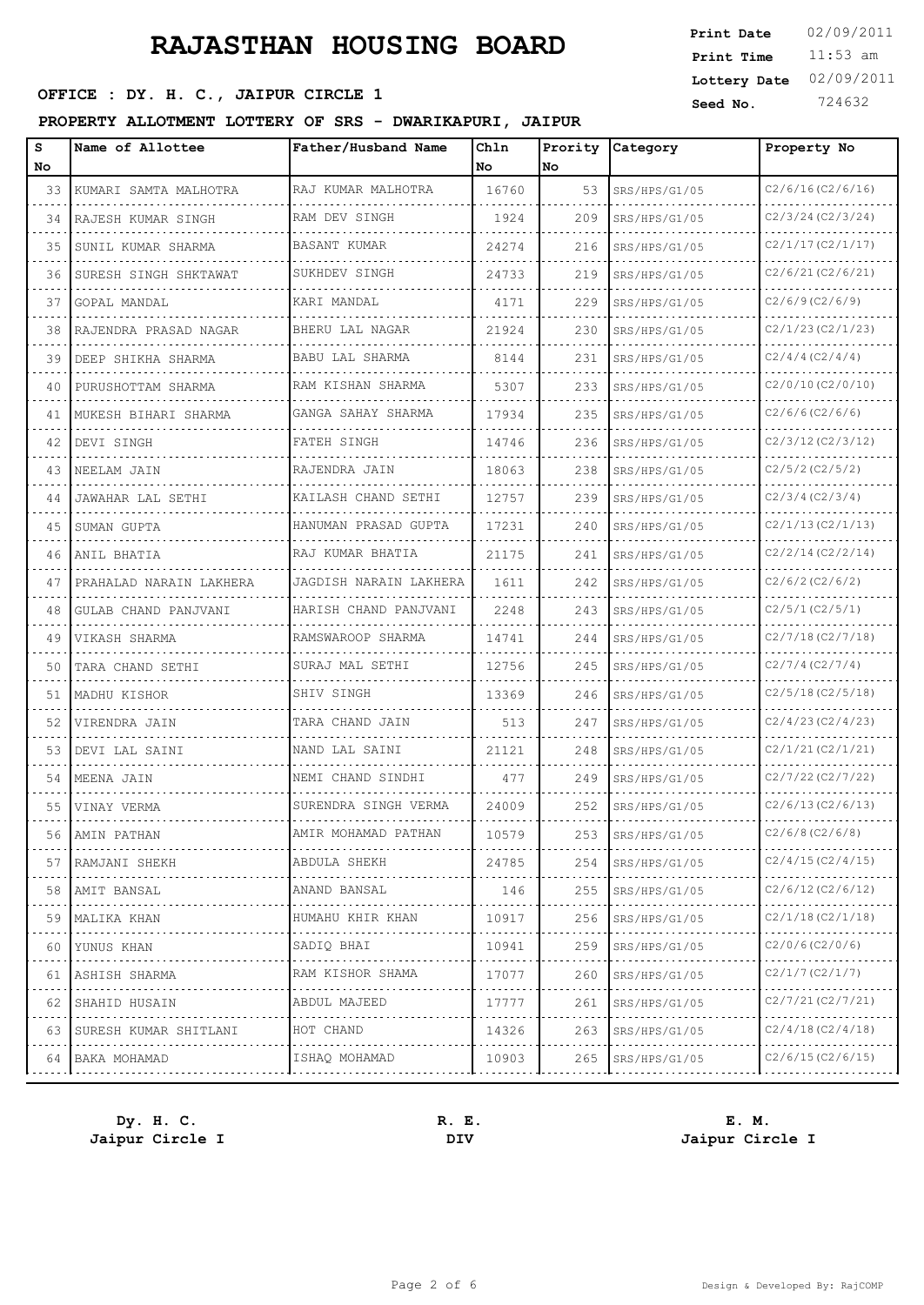### **SEED OFFICE : DY. H. C., JAIPUR CIRCLE 1 Seed No.** 724632

#### **PROPERTY ALLOTMENT LOTTERY OF SRS - DWARIKAPURI, JAIPUR**

| s<br>No | Name of Allottee     | Father/Husband Name      | Chln<br>No | Prority<br>No | Category           | Property No           |
|---------|----------------------|--------------------------|------------|---------------|--------------------|-----------------------|
| 65      | RAJESH SAINI         | SHISHU PAL SAINI         | 20301      | 266           | SRS/HPS/G1/05      | C2/0/14(C2/0/14)      |
| 66      | DEEPAK BIRLA         | CHOTHMAL BIRLA           | 7691       | 267           | SRS/HPS/G1/05      | C2/1/3(C2/1/3)        |
| 67      | RAJENDRA SINGH       | DHAMMAN RAI              | 9919       | 268           | SRS/HPS/G1/05      | C2/5/10(C2/5/10)      |
| 68      | DHARMENDRA SAINI     | MURLIDHAR                | 20715      | 272           | SRS/HPS/G1/05      | C2/5/22 (C2/5/22)     |
| 69      | SHYAM SUNDRA         | SULTAN SINGH             | 5198       | 273           | SRS/HPS/G1/05      | C2/5/9(C2/5/9)        |
| 70      | PRIYA PAREEK         | OM PRAKASH PAREEK        | 19120      | 275           | SRS/HPS/G1/05      | C2/3/3 (C2/3/3)       |
| 71      | LATA SINGH           | VIRENDRA SINGH           | 2135       | 276           | SRS/HPS/G1/05      | C2/7/24(C2/7/24)      |
| 72      | LAXMI SHANKAR SHARMA | JAGDAMBA PRASAD          | 191        | 277           | SRS/HPS/G1/05      | C2/7/5(C2/7/5)        |
| 73      | KANHYAL LAL RAMANI   | SUNDRA LAL               | 10666      | 3             | SRS/ORS/G2/05      | C2/1/15(C2/1/15)      |
| 74      | VISHAL KUMAR         | RAM BABU                 | 5902       | 86            | SRS/ORS/G2/05      | C2/7/2(C2/7/2)        |
| 75      | SURENDRA KUMAR       | MANGEJ SINGH             | 21143      | 282           | SRS/ORS/G2/05      | C2/4/7(C2/4/7)        |
| 76      | RAVI ASWANI          | DAYARAM ASWANI           | 18823      | 285           | SRS/ORS/G2/05      | C2/6/10(C2/6/10)      |
| 77      | RAMESH SADH          | NARAIN SADH              | 18547      | 287           | SRS/ORS/G2/05      | C2/6/1(C2/6/1)        |
| 78      | ARJUN MALI           | RAM HARI MALI            | 17109      | 288           | SRS/ORS/G2/05      | C2/3/18(C2/3/18)      |
| 79      | RAJ KUMAR            | MANOHAR LAL              | 12444      | 294           | SRS/ORS/G2/05      | C2/0/7(C2/0/7)        |
| 80      | NANAK RAM GURJAR     | GANGA RAM GURJAR         | 17107      | 298           | SRS/ORS/G2/05      | C2/0/18(C2/0/18)      |
| 81      | SOHAN LAL GURJAR     | AMAR CHAND GURJAG        | 17314      | 299           | SRS/ORS/G2/05      | C2/5/21(C2/5/21)      |
| 82      | PRAMANAND            | CHETAN DAS               | 13714      | 301           | SRS/ORS/G2/05      | C2/7/20(C2/7/20)      |
| 83      | SIMRAN MANVANI       | RAJESH MANVANI           | 16545      | 305           | SRS/ORS/G2/05      | C2/0/19(C2/0/19)      |
| 84      | NEERAJ KUMAR GUPTA   | MURARI LAL GUPTA         | 23932      | 309           | SRS/ORS/G2/05      | C2/5/17(C2/5/17)      |
| 85      | GEETA RAJPAL         | PRATVI RAJ               | 18553      | 310           | SRS/ORS/G2/05      | C2/1/1(C2/1/1)        |
| 86      | KRISHANA GAUTAM      | UTTAM KUMAR GAUTAM       | 14998      | 313           | SRS/ORS/G2/05      | C2/3/5 (C2/3/5)       |
| 87      | DHARMENDRA SINGH     | INDRA SINGH              | 21790      | 315           | SRS/ORS/G2/05      | C2/1/16(C2/1/16)      |
| 88      | JAGDISH JAT          | MOHAROO JAT              | 24962      | 321           | SRS/ORS/G2/05      | C2/6/3 (C2/6/3)       |
| 89<br>. | PANKAJ NARAINY<br>.  | SHANKAR DAS NARAINY      | 9812       | 322           | SRS/ORS/G2/05      | $C2/0/22$ (C2/0/22)   |
| 90      | ANAND MOHAN SHARMA   | RAMESH CHAND SHARMA      | 18852      | 323           | SRS/ORS/G2/05      | C2/7/3 (C2/7/3)       |
| 91      | MEENU SHIWASTAV      | R S SHRIWASTAV<br>.      | 4812       | 325           | SRS/ORS/G2/05<br>. | C2/6/23(C2/6/23)<br>. |
| 92      | DINESH LOHIA         | JAGDISH PRASAD LOHIA     | 9123       | 327           | SRS/ORS/G2/05      | C2/2/16(C2/2/16)      |
| 93<br>. | PANKAG UPADHAYA      | MAHAVEER PRASAD SHARMA   | 7706       | 331           | SRS/ORS/G2/05      | C2/4/13(C2/4/13)      |
| 94      | SANJAY KUMAR         | PRABHU DAYAL             | 213        | 332           | SRS/ORS/G2/05      | C2/2/7(C2/2/7)        |
| 95      | MAHENDRA NATH BHALLA | HARISH CHAND BHALLA<br>. | 16158      | 337           | SRS/ORS/G2/05      | C2/7/14(C2/7/14)      |
| 96      | GANESH MALI          | GHASI MALI               | 17108      | 339           | SRS/ORS/G2/05      | C2/3/7 (C2/3/7)       |
|         |                      |                          |            |               |                    |                       |

**Jaipur Circle I DIV Jaipur Circle I**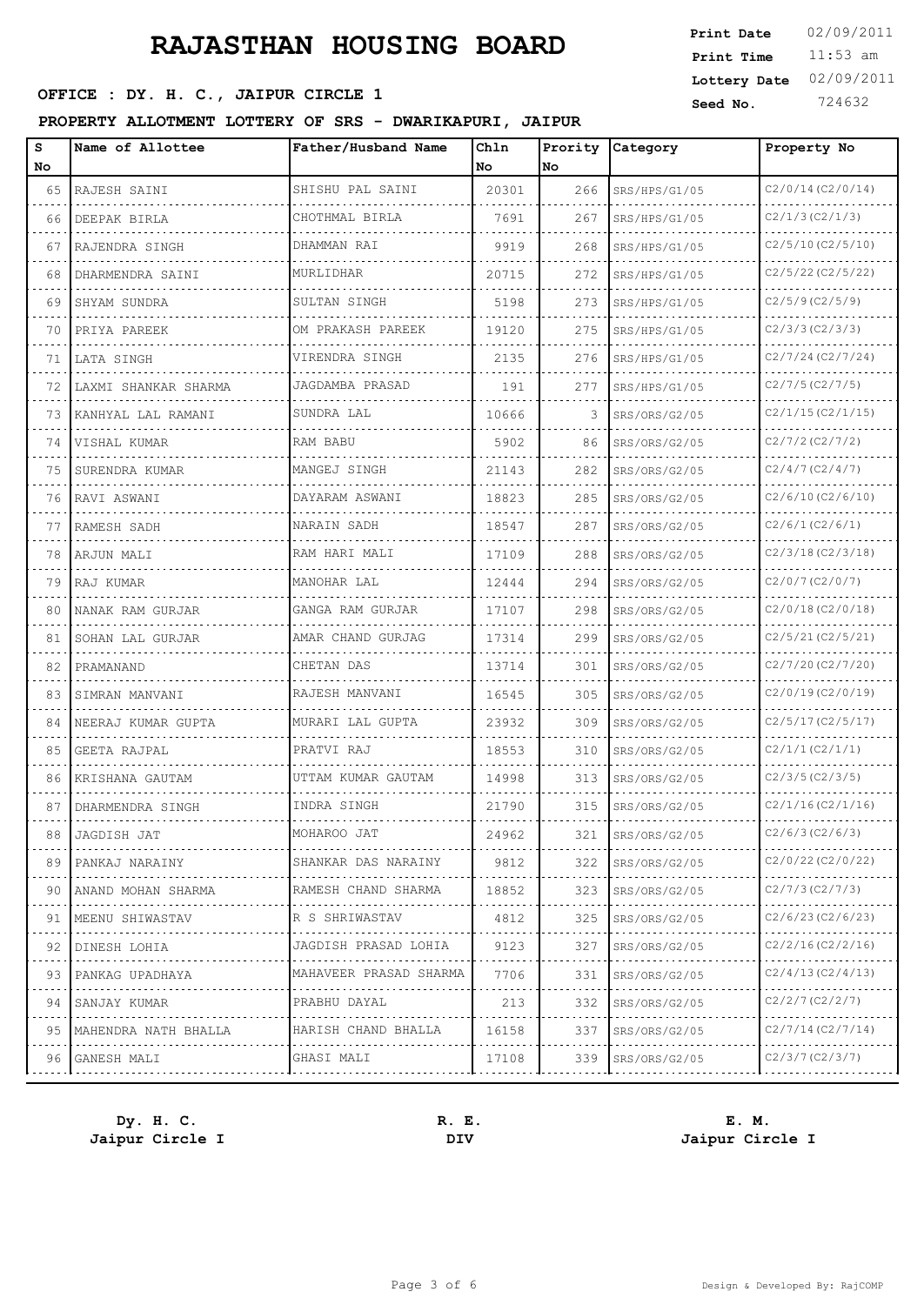### **SEED OFFICE : DY. H. C., JAIPUR CIRCLE 1 Seed No.** 724632

#### **PROPERTY ALLOTMENT LOTTERY OF SRS - DWARIKAPURI, JAIPUR**

| s<br>No                     | Name of Allottee        | Father/Husband Name  | Chln<br><b>No</b> | Prority<br>No. | Category      | Property No                                |
|-----------------------------|-------------------------|----------------------|-------------------|----------------|---------------|--------------------------------------------|
| 97                          | PALLVI JOSHI            | POONAM CHAND JOSHI   | 13886             | 340            | SRS/ORS/G2/05 | C2/5/6(C2/5/6)                             |
| 98                          | REKHA AGARWAL           | LOKESH AGARWAL       | 8091              | 343            | SRS/ORS/G2/05 | C2/4/11(C2/4/11)                           |
| 99                          | RENU PATHAK             | DEEPAK PATHAK        | 15943             | 347            | SRS/ORS/G2/05 | C2/3/20(C2/3/20)                           |
| 100                         | MADHU RANI              | SUNIL KUMAR          | 8874              | 348            | SRS/ORS/G2/05 | C2/5/12(C2/5/12)                           |
| 101                         | MANISH KUMAR KHANDELWAL | KANTI LAL KHANDELWAL | 15226             | 351            | SRS/ORS/G2/05 | C2/4/1(C2/4/1)                             |
| 102                         | SHIV KARAN GODHARA      | SEHU RAM             | 20407             | 352            | SRS/ORS/G2/05 | C2/7/1(C2/7/1)                             |
| 103                         | PANKAJ KUMAR SHARMA     | ARUN KUMAR SHARMA    | 23309             | 353            | SRS/ORS/G2/05 | C2/4/3 (C2/4/3)                            |
| 104                         | REKHA GUPTA             | RAJESH KUMAR VIJAY   | 23318             | 355            | SRS/ORS/G2/05 | C2/7/10(C2/7/10)                           |
| 105                         | SHEKH SHAHID AHAMAD     | RASHID SHEKH         | 19989             | 356            | SRS/ORS/G2/05 | C2/4/8(C2/4/8)                             |
| 106                         | ASHA SHARMA             | SATISH CHAND SHARMA  | 21129             | 357            | SRS/ORS/G2/05 | C2/1/12(C2/1/12)                           |
| 107                         | GAJENDRA KUMAR CHIPA    | SHANTI LAL CHIPA     | 3384              | 358            | SRS/ORS/G2/05 | C2/0/15(C2/0/15)                           |
| 108                         | KANISHK KAWADIA         | SAJJAN KUMAR KAWADIA | 20222             | 359            | SRS/ORS/G2/05 | C2/2/1(C2/2/1)                             |
| 109                         | JAVED ILAHI             | MAHMUD ILAHI         | 24392             | 360            | SRS/ORS/G2/05 | C2/2/24(C2/2/24)                           |
| 110                         | MANOJ KUMAR SHARMA      | POORAN MAL SHARMA    | 7248              | 362            | SRS/ORS/G2/05 | C2/7/12(C2/7/12)                           |
| 111                         | MANOJ KUMAR LASKARI     | SURESH KUMAR LASKARI | 19849             | 5              | SRS/HPS/G2/05 | C2/2/9(C2/2/9)                             |
| 112                         | VIVEK TIWARI            | LAXMAN PRASAD TIWARI | 19929             | 65             | SRS/HPS/G2/05 | C2/5/4(C2/5/4)                             |
| 113                         | RAJESH KUMAR            | CHIJAN DAS           | 6140              | 74             | SRS/HPS/G2/05 | C2/4/20(C2/4/20)                           |
| 114                         | RAJENDRA KUMAR DURGANI  | JAMAT MAL DURGANI    | 4874              | 120            | SRS/HPS/G2/05 | $C2/7/7$ (C2/7/7)                          |
| 115                         | DAYAL DAS GULVANI       | HUNDAL DAS           | 12541             | 137            | SRS/HPS/G2/05 | C2/4/22 (C2/4/22)                          |
| 116                         | LAXMI KANT SHARMA       | BHANWAR LAL SHARMA   | 17516             | 202            | SRS/HPS/G2/05 | C2/7/9(C2/7/9)                             |
| 117                         | SEEMA BANSAL            | RAJESH BANSAL        | 21468             | 252            | SRS/HPS/G2/05 | C2/4/21(C2/4/21)                           |
| 118                         | SHIV DATTA JEMINI       | GOVIND SAHAI         | 20844             | 261            | SRS/HPS/G2/05 | C2/3/9(C2/3/9)                             |
| 119                         | JYOTSANA SHARMA         | BABU LAL SHARMA      | 11766             | 319            | SRS/HPS/G2/05 | C2/5/8(C2/5/8)                             |
| 120                         | JAJDEEP KUMAR           | BADALU RAM           | 19454             | 320            | SRS/HPS/G2/05 | $C2/4/2$ (C2/4/2)                          |
| 121<br>.                    | NARESH KUMAR<br>.       | MUNNA LAL            | 6605              | 322            | SRS/HPS/G2/05 | C2/4/9(C2/4/9)                             |
| 122                         | RUCHIKA SHARMA          | SURESH KUMAR SHARMA  | 18873             | 323            | SRS/HPS/G2/05 | C <sub>2</sub> /1/22(C <sub>2</sub> /1/22) |
| 123                         | LAXMI NARAIN GUPTA      | KALYAN SAHAI GUPTA   | 6195              | 326            | SRS/HPS/G2/05 | C2/3/21(C2/3/21)                           |
| .<br>124                    | RAHUL MEHRA             | .<br>RAMESH KUMAR    | 23274             | 327            | SRS/HPS/G2/05 | .<br>C2/2/4(C2/2/4)                        |
| $\sim$ $\sim$ $\sim$<br>125 | INDRA PAL MEHATA        | SAMPURAN LAL<br>.    | 2095              | 328            | SRS/HPS/G2/05 | C2/6/11(C2/6/11)                           |
| .<br>126                    | ANIL KUMAR GARG         | BADRI PRASAD         | 5108              | 330            | SRS/HPS/G2/05 | C2/3/22 (C2/3/22)                          |
| 127                         | SHYAM SINGH             | MADAN SINGH<br>.     | 25355             | 331            | SRS/HPS/G2/05 | C2/1/11(C2/1/11)                           |
| 128                         | KAMAL LOCHAN            | MAHESH PRASAD        | 7131              | 332            | SRS/HPS/G2/05 | C2/5/14(C2/5/14)                           |
|                             |                         |                      |                   |                |               |                                            |

**Jaipur Circle I DIV Jaipur Circle I**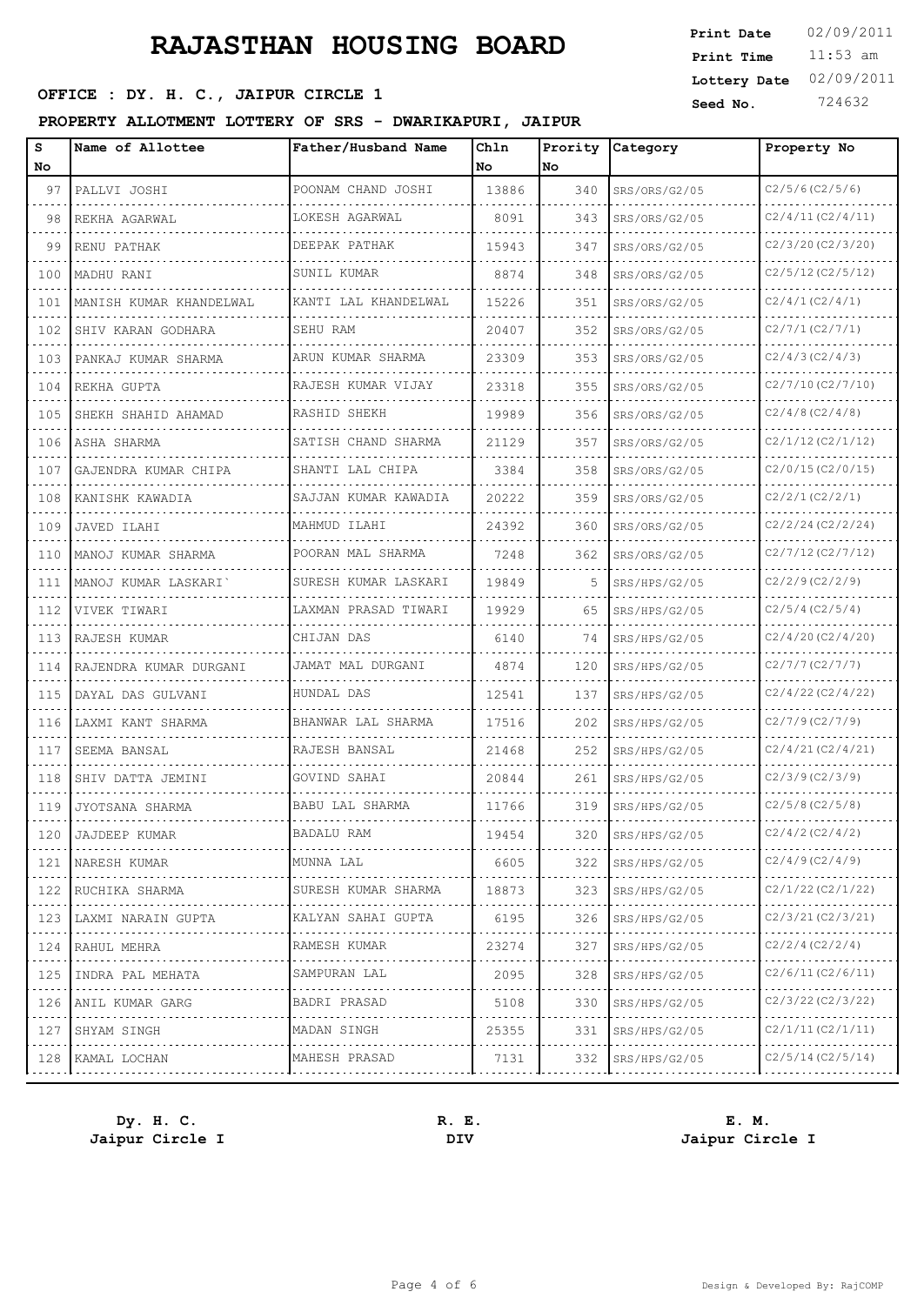### **SEED OFFICE : DY. H. C., JAIPUR CIRCLE 1 Seed No.** 724632

#### **PROPERTY ALLOTMENT LOTTERY OF SRS - DWARIKAPURI, JAIPUR**

| Name of Allottee           | Father/Husband Name                                  | Chln<br>No                 | Prority<br>No           | Category      | Property No       |
|----------------------------|------------------------------------------------------|----------------------------|-------------------------|---------------|-------------------|
| CHAGAN LAL SHARMA          | GAJRAJ SHARMA                                        | 14450                      | 333                     | SRS/HPS/G2/05 | C2/7/16(C2/7/16)  |
| MANISHA JAGWANI            | HASHI JAGWANI                                        | 4618                       | 336                     | SRS/HPS/G2/05 | C2/2/6(C2/2/6)    |
| GHANSHYAM SAIN             | CHOTE LAL SAIN                                       | 6068                       | 339                     | SRS/HPS/G2/05 | C2/5/5 (C2/5/5)   |
| MAMTA AGARWAL              | SANJAY AGARWAL                                       | 24720                      | 340                     | SRS/HPS/G2/05 | C2/1/10(C2/1/10)  |
| SHIV DEVI                  | RAJENDRA SINGH                                       | 9811                       | 341                     | SRS/HPS/G2/05 | C2/5/13(C2/5/13)  |
| SHANTIMAY CHAKRVATI        | MAN PATH NATH                                        | 18218                      | 343                     | SRS/HPS/G2/05 | C2/2/3 (C2/2/3)   |
| PANNA LAL GURJAR           | CHITAR MAL GURJAR                                    | 24347                      | 344                     | SRS/HPS/G2/05 | C2/3/1(C2/3/1)    |
| MANISH KUMAR MEHATA        | POONAM CHAND MEHATA                                  | 19624                      | 346                     | SRS/HPS/G2/05 | C2/2/19(C2/2/19)  |
| KAMALA DEVI                | RAM NATH TAMBI                                       | 13341                      | 347                     | SRS/HPS/G2/05 | C2/3/13(C2/3/13)  |
| SHANKAR TILWANI            | HOT CHAND TILWANI                                    | 5048                       | 348                     | SRS/HPS/G2/05 | C2/4/5(C2/4/5)    |
| DEVENDRA KUMAR BULCHANDANI | GOPAL DAS BULCHANDANI                                | 9971                       | 349                     | SRS/HPS/G2/05 | C2/7/23 (C2/7/23) |
| VINOD KUMAR                | RAM CHARAN MADAN                                     | 6330                       | 350                     | SRS/HPS/G2/05 | C2/1/19(C2/1/19)  |
| PRAMOD KUMAR SHARMA        | RATAN LAL SHARMA                                     | 11311                      | 351                     | SRS/HPS/G2/05 | C2/3/19(C2/3/19)  |
| SHIMBHU DAYAL JANGIR       | BHAGWAN SAHAI JANGIR                                 | 18817                      | 352                     | SRS/HPS/G2/05 | C2/7/11(C2/7/11)  |
| VIJAY KUMAR SHARMA         | SHIV LAL SHARMA                                      | 13317                      | 353                     | SRS/HPS/G2/05 | C2/3/14(C2/3/14)  |
| YATI PRAKASH SHARMA        |                                                      | 10740                      | 357                     | SRS/HPS/G2/05 | C2/2/10(C2/2/10)  |
| KOSALYA DEVI SONI          | RAJEEV SONI                                          | 24399                      | 360                     | SRS/HPS/G2/05 | C2/4/19(C2/4/19)  |
| DINESH PRANAMI             | JAMANA DAS PARNAMI                                   | 8450                       | 361                     | SRS/HPS/G2/05 | C2/7/19(C2/7/19)  |
| LAL CHAND PATODIYA         | SALAG RAM PATODIYA                                   | 21777                      | 363                     | SRS/HPS/G2/05 | C2/3/23 (C2/3/23) |
| PREM SINGH                 | KALYAN SINGH                                         | 85                         | 365                     | SRS/HPS/G2/05 | C2/1/20(C2/1/20)  |
| MAHESH KUMAR               | PESU MAL                                             | 11405                      | 366                     | SRS/HPS/G2/05 | C2/6/24(C2/6/24)  |
| NANKI KAUR                 | HAR CHARAN SINGH                                     | 22679                      | 367                     | SRS/HPS/G2/05 | C2/3/10(C2/3/10)  |
| HANUMAN PRASAD TAILOR      | DURAGA LAL TAILOR                                    | 10199                      | 368                     | SRS/HPS/G2/05 | C2/7/17(C2/7/17)  |
|                            | SUKH LAL MEENA                                       | 13213                      | 19                      | SRS/ORS/G4/05 | C2/3/15(C2/3/15)  |
| GOPAL                      | RAM PRASAD                                           | 23745                      | 41                      | SRS/ORS/G4/05 | C2/1/6(C2/1/6)    |
| GAJRAJ SINGH               | KALYAN SAHAY                                         | 20335                      | 61                      | SRS/ORS/G4/05 | C2/1/5(C2/1/5)    |
| BHUPENDRA KUMAR MEENA      | MUNSHI LAL MEENA                                     | 22356                      | 71                      | SRS/ORS/G4/05 | C2/5/3 (C2/5/3)   |
| HARI RAM                   | SHARWAN KUMAR                                        | 6098                       | 72                      | SRS/ORS/G4/05 | C2/5/19(C2/5/19)  |
| SANJEEV KUMAR              | SADHU RAM                                            | 15250                      | 75                      | SRS/ORS/G4/05 | C2/2/22 (C2/2/22) |
| PRAVEEN KUMAR              | CHUNNI LAL                                           | 16575                      | 76                      | SRS/ORS/G4/05 | C2/6/22 (C2/6/22) |
| RAMESHWAR LAL MEENA        | JAGDEV MEENA                                         | 8129                       | 78                      | SRS/ORS/G4/05 | C2/1/9(C2/1/9)    |
|                            | HARI NARAIN REGAR                                    | 25528                      | 79                      | SRS/ORS/G4/05 | C2/4/12(C2/4/12)  |
| 154<br>156<br>159          | 152 SHYAM SUNDRA MEENA<br>153<br>155<br>160   MUKESH | .<br>.<br>.<br>.<br>.<br>. | RAMESHWAR PRASAD SHARMA |               | .                 |

**Jaipur Circle I DIV Jaipur Circle I**